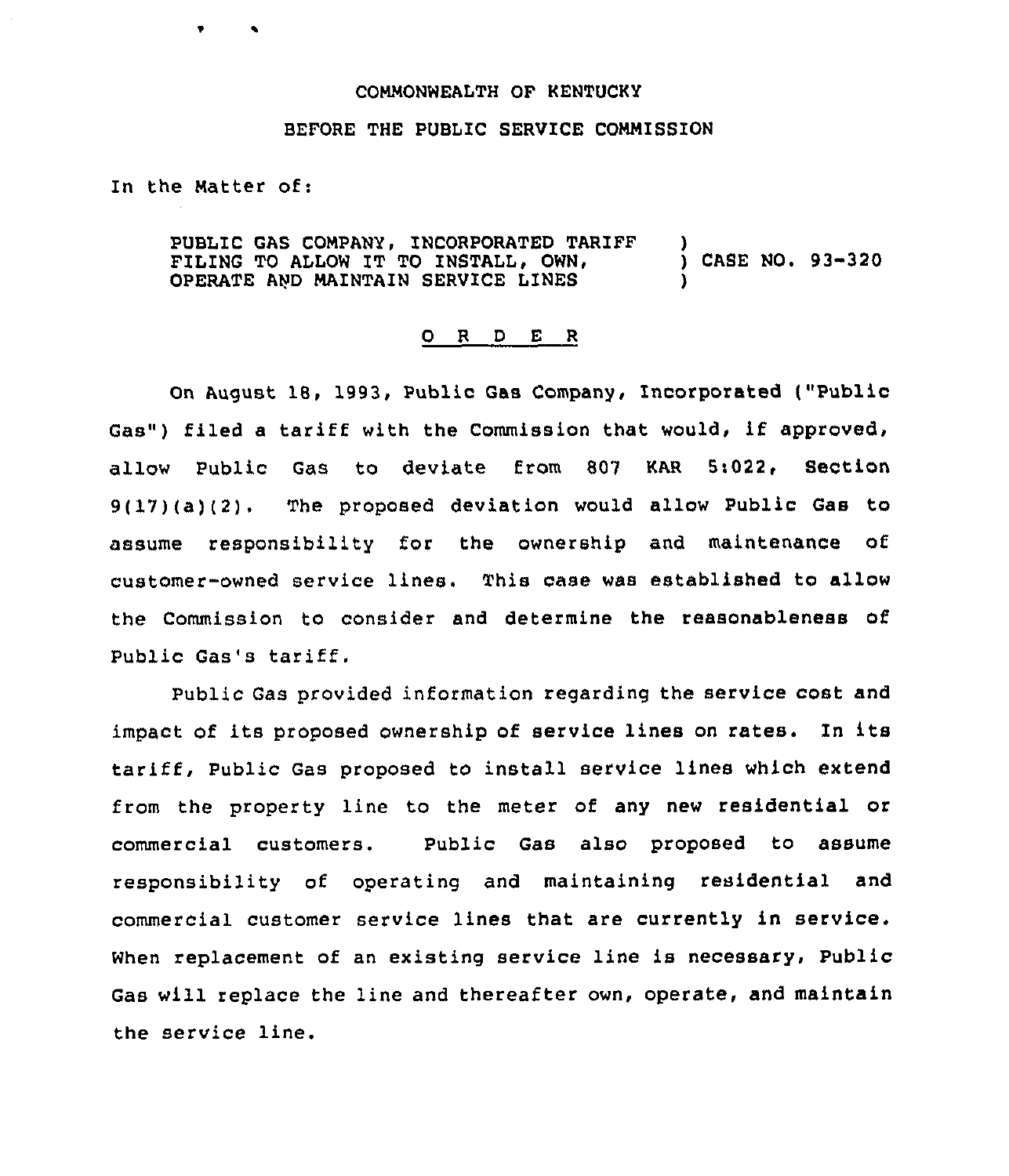If the tariff is approved, Public Gas estimates that 20 additional service lines will be installed every year and estimates Its cont to be \$443 per customer to install a new service line and 0278 per customer to replace an existing service line. When the length of the service line exceeds 100 feet, Public Gas will charge the customer its average cost per foot of line in excess of 100 feet.

Public Gas's projections show that over a five year planning period its revenue needs will be reduced in each of the five vears. financial information provided by Public Gas indicates no change in rates is required for Public Gas to implement and maintain this program.

After consideration of the foregoing, other matters of record and being otherwise sufficiently advised, the Commission finds that the tariff as proposed by Public Gas should be approved.

IT IS THEREFORE ORDERED that:

 $\mathbf{E}^{(1)}$  and  $\mathbf{E}^{(2)}$  and  $\mathbf{E}^{(3)}$ 

1. Public Gas be and it hereby is granted <sup>a</sup> deviation from 807 KAR 5:022, Section  $9(17)(a)(2)$ , and its tariff is approved. Public Gas is authorized to install customer service lines not to exceed 100 feet at no cost to customers on and after the date of this Order. Thereafter, Public Gas shall own operate and maintain the service line. For service lines in excess of 100 feet, Public Gas may charge the customer for the additional length of service line,

2. Public Gas shall operate and maintain existing service lines at no cost to its customers on and after the date of this

 $-2-$